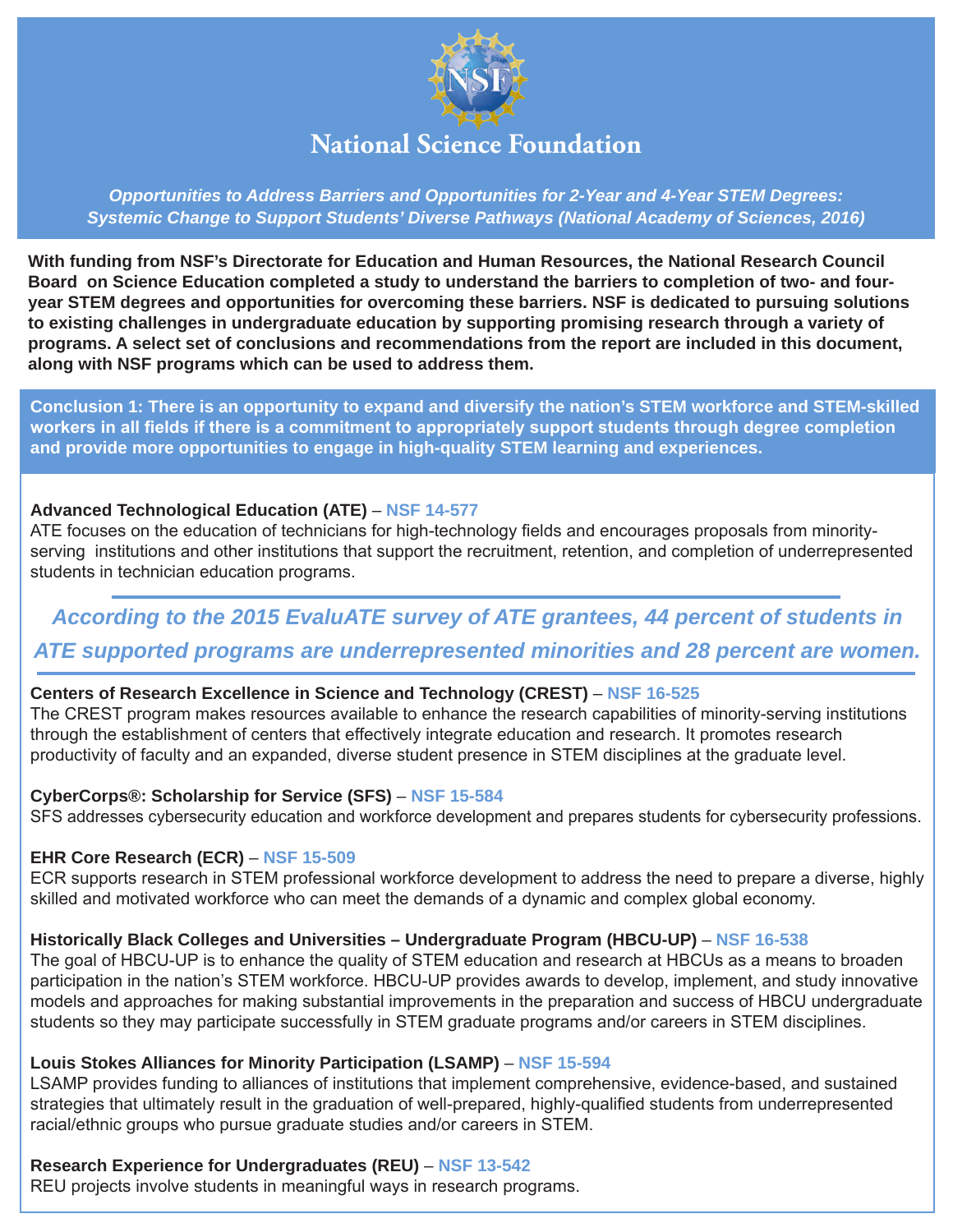**CONCLUSION 2: STEM aspirants increasingly navigate the undergraduate education system in new and complex ways. It takes students longer for completion of degrees, there are many patterns of student mobility within and across institutions, and the accommodation and management of student enrollment patterns can affect how quickly and even whether a student earns a STEM degree.**

**RECOMMENDATION 4: Institutions, states, and federal policy makers should better align educational policies with the range of education goals of students enrolled in 2- and 4-year institutions. Policies should account for the fact that many students take more than 6 years to graduate and should reward 2- and 4-year institutions for their contributions to the educational success of students they serve, which includes not only those who graduate.** 

## **Tribal Colleges and Universities Program (TCUP)** – **[NSF 16-531](http://www.nsf.gov/publications/pub_summ.jsp?ods_key=nsf16531)**

The goal of the TCUP program is to strengthen Tribal Colleges and Universities and specific other institutions of higher education serving indigenous students by increasing the capacity of the institutions' STEM instructional infrastructure.

## **Advanced Technological Education (ATE)** – **[NSF 14-577](http://www.nsf.gov/publications/pub_summ.jsp?ods_key=nsf14577)**

ATE has an emphasis on supporting two-year colleges. Projects are guided by a coherent vision that recognizes technicians as life-long learners and recognizes the needs of the modern workplace. As a result of ATE facilitation, approximately 1,270 articulation agreements were in place between high schools, two-year institutions, and four-year institutions to help transition students between institutions.

## **Improving Undergraduate STEM Education: EHR (IUSE: EHR)** – **[NSF 15-585](http://www.nsf.gov/publications/pub_summ.jsp?ods_key=nsf15585)**

#### **Research Coordination Networks – Undergraduate Biology Education (RCN-UBE)** – **[NSF 15-527](http://www.nsf.gov/publications/pub_summ.jsp?ods_key=nsf15527)**

Part of the Foundation-wide NSF-IUSE initiative, IUSE: EHR and RCN-UBE include support for efforts to integrate research experiences into courses, which extends access to this high impact practice to students unable to participate in extracurricular research.

## **NSF Scholarships in STEM (S-STEM)** – **[NSF 16-540](http://www.nsf.gov/publications/pub_summ.jsp?ods_key=nsf16540)**

S-STEM addresses the challenges facing low-income students by providing funding to institutions to fund scholarships, provide student support, and enhance and study effective curricular and co-curricular activities that support recruitment, retention, student success, and graduation in STEM.



The diagram to the left describes the multiple pathways a person may take to pursue an Engineering Technology occupation. The Florida Advanced Technology Education Center of Excellence (FLATE) at Hillsborough Community College, funded by ATE, has created a uniform system for manufacturing education across Florida which allows students to transfer credits easily when they obtain their education from multiple schools as well as obtain skills relevant to local employers.

*Image credit: FLATE, Hillsborough Community College*

**CONCLUSION 3: National, state, and institutional undergraduate data systems often are not structured to gather information needed to understand how well the undergraduate education system and institutions of higher education are serving students.**

**RECOMMENDATION 1: Data collection systems should be adjusted to collect information to help departments and institutions better understand the nature of the student populations they serve and the pathways these students take to complete STEM.**

NSF's Project and Program Evaluation (PPE) initiative supports research initiatives and special projects related to evaluation. The Board of Science Education at the National Academy of Sciences, in an effort supported by PPE, is developing a framework and set of indicators that can document the status and quality of undergraduate STEM education at both community colleges and 4-year institutions.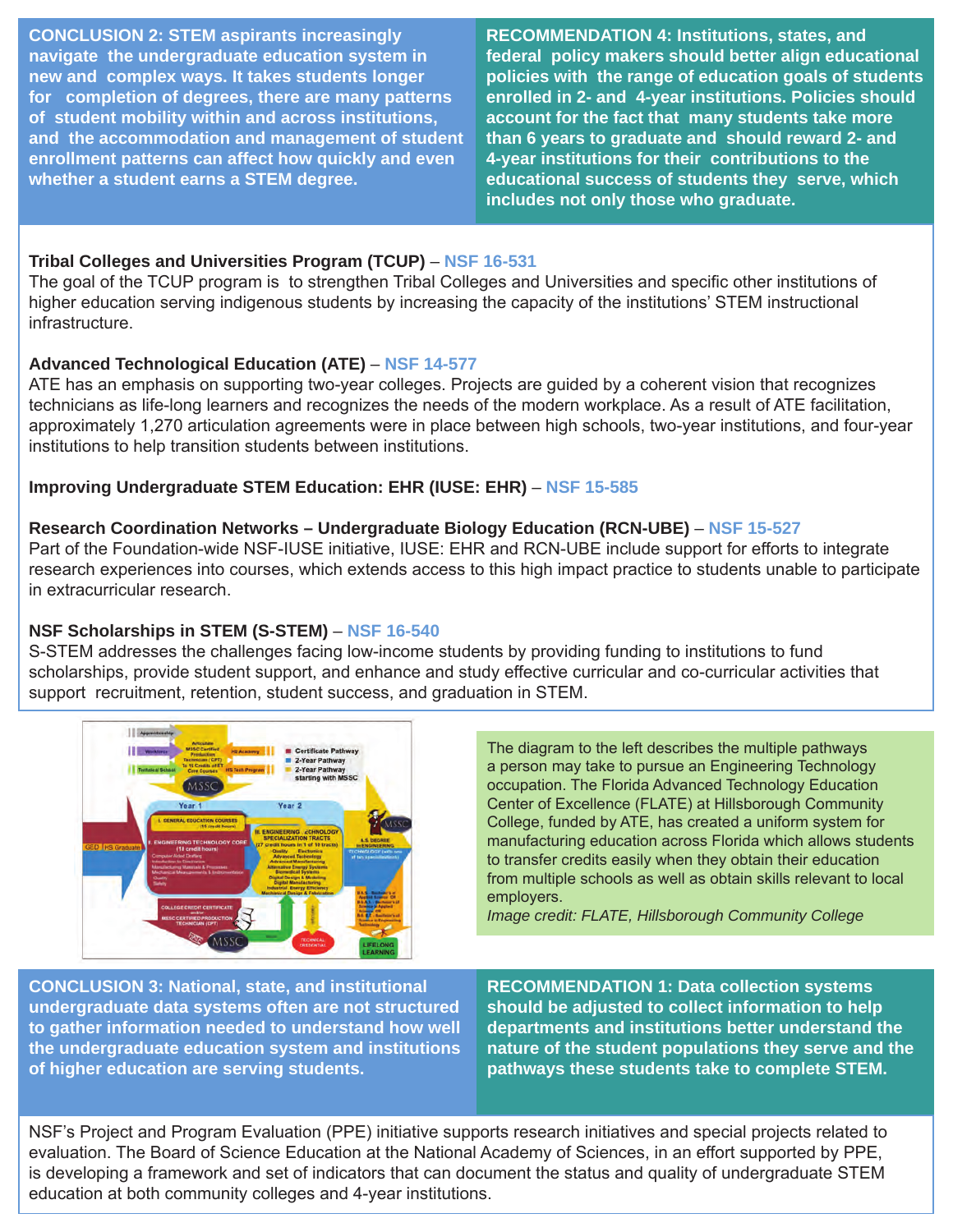

Since its inception in 1993, the statewide California State University LSAMP (CSU-LSAMP) has produced an increasing number of degrees from year to year. In 1993-94, 917 minority students earned B.S. degrees. In 2014, minority STEM baccalaureate degree production across the CSU-LSAMP project was 3,455. The project has served a total of 23,360 students across 23 participating campuses since 1993-94. Of those for whom tracking data are available (18,875 students), 7,999 earned STEM degrees for a completion rate of 42 percent. Project evaluation data show that CSU-LSAMP participants were twice as likely to complete their degree program as non-participants.

*Photo credit: CSU-LSAMP*

The TCUP program supported the development of a Bachelor of Science in Secondary Science Education (BSSE) at Salish Kootenai College. The institution reports that eight students have graduated from the program to date, seven of whom are employed in secondary STEM education. Six of the graduates are teaching now in reservation schools with high American Indian student enrollment. The project also supports six students currently working toward the BSSE degree. Thirteen of the former or current students are of American Indian heritage.

*Photo credit: Regina Sievert, Salish Kootenai College*



**RECOMMENDATION 2: Federal agencies, foundations, and other entities that fund research in undergraduate STEM education should prioritize research to assess whether enrollment mobility in STEM is a response to financial, institutional, individual, or other factors, both individually and collectively, and to improve understanding of how student progress in STEM, in comparison with other disciplines, is affected by enrollment mobility.**

## **EHR Core Research (ECR)** – **[NSF 15-509](http://www.nsf.gov/publications/pub_summ.jsp?ods_key=nsf15509)**

As part of the NSF Inclusion across the Nation of Communities of Learners of Underrepresented for Discoverers in Engineering and Science (NSF INCLUDES) priority, the ECR Broadening Participation theme supports the investigation of issues underlying the learning and participation of members of groups underrepresented in STEM.

#### **Historically Black Colleges and Universities – Undergraduate Program (HBCU-UP)** – **[NSF 16-538](http://www.nsf.gov/publications/pub_summ.jsp?ods_key=nsf16538)**

HBCU-UP provides funding for Broadening Participation Research studies that would contribute to understanding the participation of and successful outcomes for African-American students in STEM. In addition, funding is available for Broadening Participation Research Centers that will produce work that adds to the research knowledgebase about the barriers that hinder and factors that enhance our ability to broaden participation in STEM.

#### **Louis Stokes Alliances for Minority Participation (LSAMP)** – **[NSF 15-594](http://www.nsf.gov/publications/pub_summ.jsp?ods_key=nsf15594)**

Alliances that have been funded 10+ years by the LSAMP Program and seeking continued funding are required to incorporate a knowledge-generating research study that rigorously investigates effective practices or innovations related to their strategies for recruiting, retaining, and graduating students historically underrepresented in STEM.

#### **NSF Scholarships in STEM (S-STEM)** – **[NSF 16-540](http://www.nsf.gov/publications/pub_summ.jsp?ods_key=nsf16540)**

S-STEM projects will contribute to the knowledge base of scholarly research in education by carrying out research on interventions which affect associate or baccalaureate degree attainment for academically talented U.S. students demonstrating financial need.